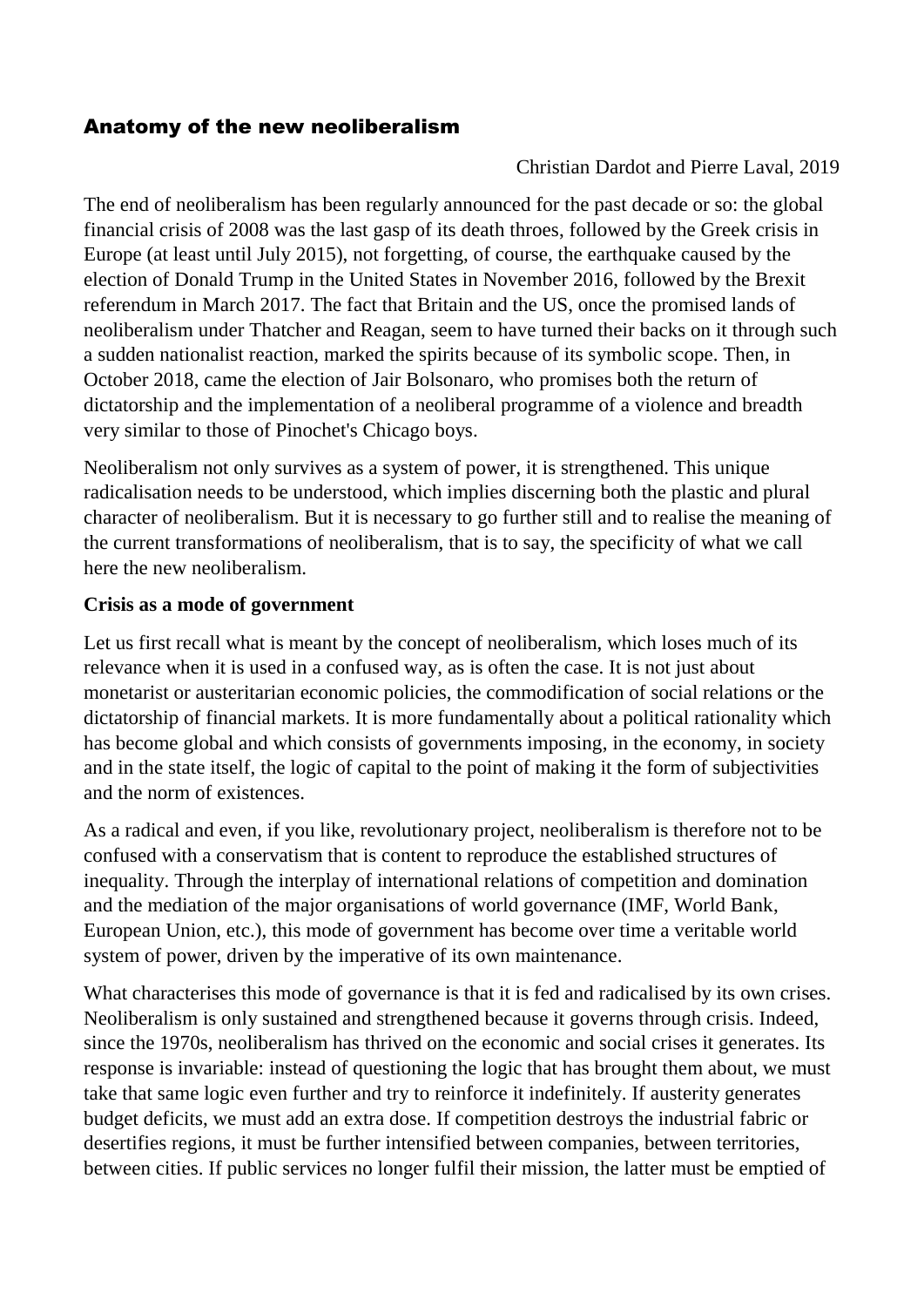all content and services must be deprived of the means they need. If tax cuts for the rich or companies do not produce the expected results, they must be further deepened, and so on.

This government by crisis is only possible, of course, because neoliberalism has become systemic. Every economic crisis, such as that of 2008, is interpreted in the terms of the system and only receives responses that are compatible with it. The absence of alternatives is not only the manifestation of dogmatism at the intellectual level, but the expression of a systemic functioning on a global scale. In the wake of globalisation and/or the strengthening of the European Union, states have imposed multiple rules and imperatives that lead them to react in the direction of the system.

But what is more recent and certainly deserves our attention is that it now feeds on the negative reactions it provokes at the political level, which is reinforced by the very political hostility it arouses. We are witnessing one of its metamorphoses, and it is not the least dangerous. Neoliberalism no longer needs its liberal or democratic image, as in the good old days of what must rightly be called classical neoliberalism. This image has even become an obstacle to its domination, which is only possible because the neoliberal government does not hesitate to exploit the resentments of a large section of the population, lacking national identity and state protection, by directing them against scapegoats.

In the past, neoliberalism has often been associated with openness, progress, individual freedoms, the rule of law, and today it is associated with the closing of borders, the building of walls, the cult of the nation and the sovereignty of the state, and a declared offensive against human rights, accused of threatening security. Today it is combined with the closing of borders, the building of walls, the cult of the nation and the sovereignty of the state, the declared offensive against human rights, accused of endangering security. How is this metamorphosis of neoliberalism possible?

# **Trumpism and fascism**

Trump incontestably marks a milestone in the history of global neoliberalism. This mutation does not only affect the US, but all the governments, more and more numerous, that manifest nationalist, authoritarian and xenophobic tendencies to the point of assuming the reference to fascism, as in the case of Matteo Salvini, or to military dictatorship in the case of Bolsonaro. What is crucial is to understand that these governments are not at all opposed to neoliberalism as a mode of power. On the contrary, they reduce taxes for the richest, cut social benefits and accelerate deregulation, particularly in financial and ecological matters. These authoritarian governments, of which the extreme right is increasingly a part, are in fact taking on the absolutist and hyper-authoritarian character of neo-liberalism.

To understand this transformation, two errors must first be avoided. The oldest is to confuse neoliberalism with ultra-liberalism, libertarianism, a return to Adam Smith or the end of the state, etc. As Michel Foucault taught us long ago, neoliberalism is a very active mode of government, which has little to do with the passive minimal state of classical liberalism. From this point of view, what is new is neither the degree of state intervention nor its coercive character. What is new is that the innate anti-democratism of neo-liberalism,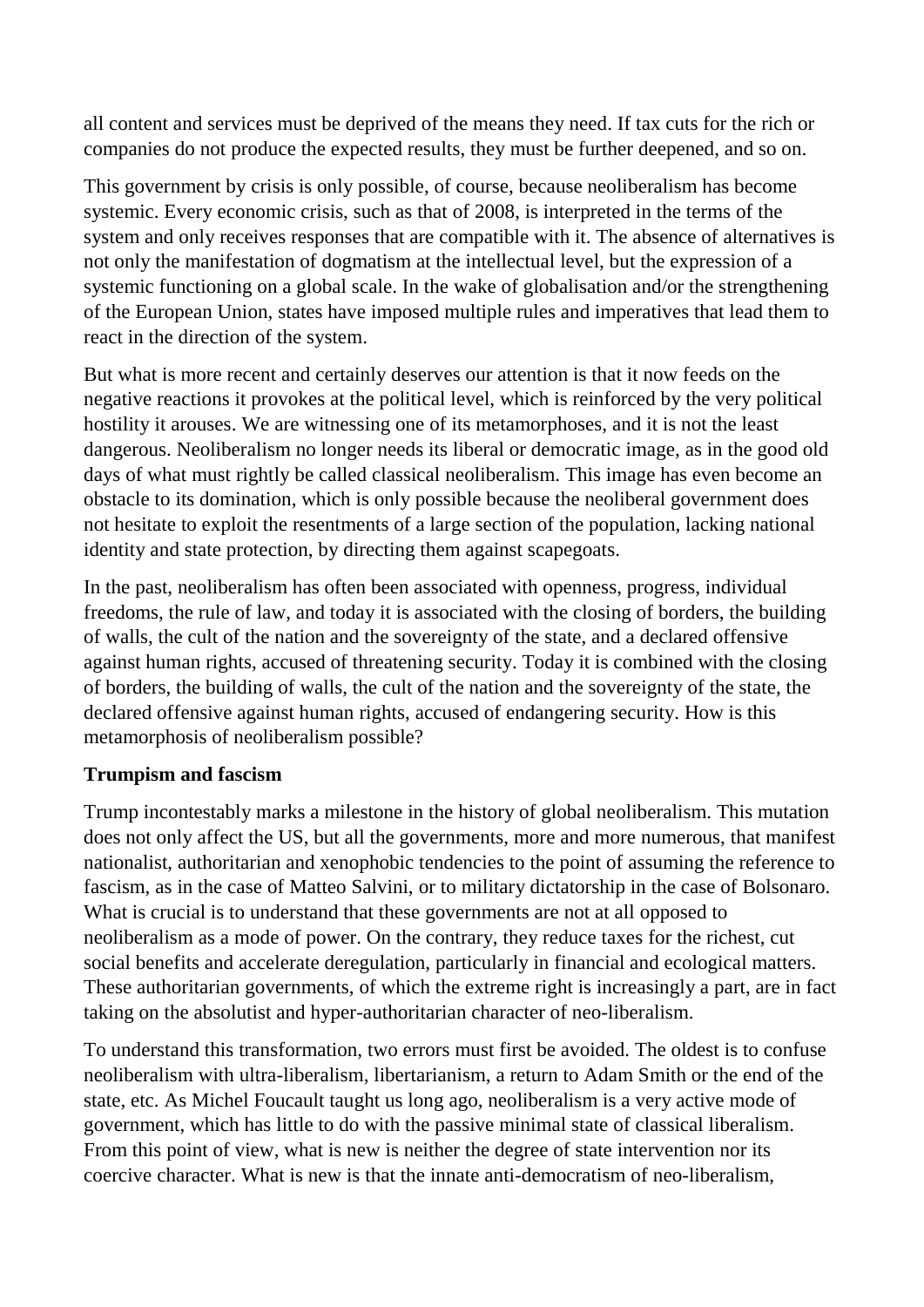manifested in some of its great theoreticians, such as Friedrich Hayek, is today embodied in an increasingly open and radical political questioning of the principles and forms of liberal democracy.

The second, more recent error consists in explaining that we are facing a new neo-liberal fascism, or a neo-fascist moment of neo-liberalism 2/. That it is at least haphazard, if not politically dangerous, to speak with Chantal Mouffe of a populist moment in order to present populism as a remedy to neoliberalism is beyond doubt. That it is necessary to unmask the imposture of an Emmanuel Macron, who presents himself as the only remedy against the illiberal democracy of Viktor Orbán and his cohorts, is also true. But does this justify mixing the rise of the extreme right and the authoritarian drift of neoliberalism in the same political phenomenon?

The assimilation is clearly problematic: how else but by a superficial analogy can one identify the total state so characteristic of fascism and the widespread diffusion of the market and business model throughout society as a whole? Basically, if this assimilation makes it possible to shed light, by focusing on the Trump phenomenon, on a certain number of features of the new neoliberalism, at the same time it masks its historical individuality. The semantic inflation around fascism certainly has critical effects, but it tends to drown complex and singular phenomena in irrelevant generalisations, which in turn can only lead to political disarmament.

For Henry Giroux 3/, for example, neoliberal fascism is a "specific economic-political formation" that mixes economic orthodoxy, militarism, contempt for institutions and laws, white supremacism, machismo, hatred of intellectuals and amoralism. Giroux borrows from the historian of fascism Robert Paxton (2009) the idea that fascism is based on mobilising passions that we find again in neoliberal fascism: love of the boss, hyper-nationalism, racist fantasies, contempt for the weak, the inferior, the foreigner, disdain for the rights and dignity of people, violence towards adversaries, etc.

While we find all these ingredients in Trumpism and even more so in Brazilian Bolsonarism, is their specificity with respect to historical fascism not lost on us? Paxton admits that "Trump takes up a number of typically fascist motifs", but he sees in him above all the most common features of a "plutocratic dictatorship" 4/. For there are also major differences with fascism: it does not impose the single party or the prohibition of all opposition and dissent, it does not mobilise the masses into compulsory hierarchical organisations, it does not establish professional corporatism, it does not practise the liturgies of a secular religion, it does not advocate the ideal of the citizen soldier totally devoted to the total state, and so on. (Gentile, 2004).

In this respect, any parallels with the late 1930s in the US are misleading, however much Trump may have made his own the slogan of America first, the name given by Charles Lindbergh to the organisation founded in October 1940 to promote an isolationist policy in the face of Roosevelt's interventionism. Trump does not make the fiction written by Philip Roth (2005), who imagined that Lindbergh would triumph over Roosevelt in the 1940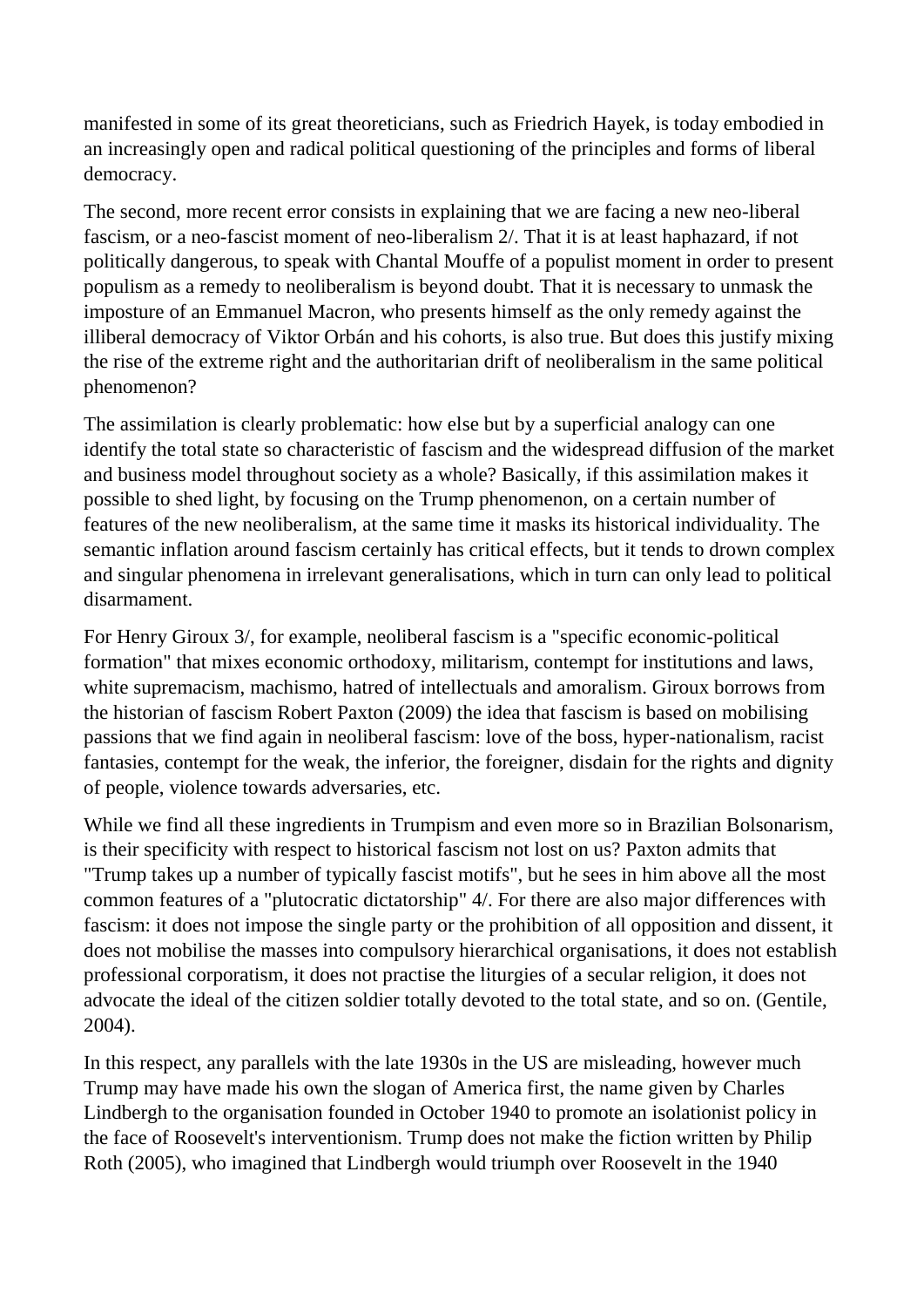presidential election, a reality. It is the case that Trump is not to Clinton or Obama what Lindbergh was to Roosevelt and that in this sense any analogy is flimsy. If Trump is increasingly pushing the anti-establishment escalation to flatter his electoral clientele, he is not, however, trying to stir up anti-Semitic revolts, unlike the Lindbergh of the novel, directly inspired by the Nazi example.

But, above all, we are not living through a Polanyian moment, as Robert Kuttner (2018) believes, characterised by the recovery of control of the markets by the fascist powers in the face of the ravages caused by non-interventionism. In a sense the opposite is true, and the case is rather more paradoxical. Trump claims to be the champion of business rationality, even in the way he conducts his domestic and foreign policy. We live at a time when neoliberalism segregates from within an original political form that combines antidemocratic authoritarianism, economic nationalism and extended capitalist rationality.

# **A profound crisis of liberal democracy**

To understand the current mutation of neoliberalism and avoid confusing it with its end, it is necessary to have a dynamic conception of it. Three or four decades of neoliberalisation have profoundly affected society itself, creating situations of rivalry, precariousness, uncertainty, and absolute and relative impoverishment in all aspects of social relations. The generalisation of competition in economies and, indirectly, in wage labour, in laws and in the institutions that frame economic activity, has had destructive effects on the condition of wage earners, who have felt abandoned and betrayed. Society's collective defences, in turn, have been weakened. Trade unions, in particular, have lost strength and legitimacy.

Work collectives have often broken down as a result of highly individualised corporate management. Political participation no longer makes sense in the absence of very different alternative options. Indeed, social democracy, adhering to the dominant rationality, is on its way out in a large number of countries. In short, neoliberalism has generated what Gramsci called monsters through a double process of disaffiliation from the political community and adherence to ethno-identitarian and authoritarian principles, which call into question the normal functioning of liberal democracies. The tragedy of neoliberalism is that, in the name of the supreme reason of capital, it has attacked the very foundations of social life as formulated and imposed in modern times through social and intellectual critique.

To put it somewhat schematically, the implementation of the most elementary principles of liberal democracy quickly entailed far more concessions to the masses than classical liberalism could accept. This is the meaning of what was called social justice or also social democracy, which the cohort of neo-liberal theorists have not ceased to revile. By wanting to turn society into an order of competition that would know only economic men or human capitals fighting against each other, they undermined the very foundations of social and political life in modern societies, especially because of the growth of resentment and anger that such a mutation could not fail to provoke.

How then can one be surprised by the response of the mass of losers to the establishment of this competitive order? Seeing their conditions degraded and their collective points of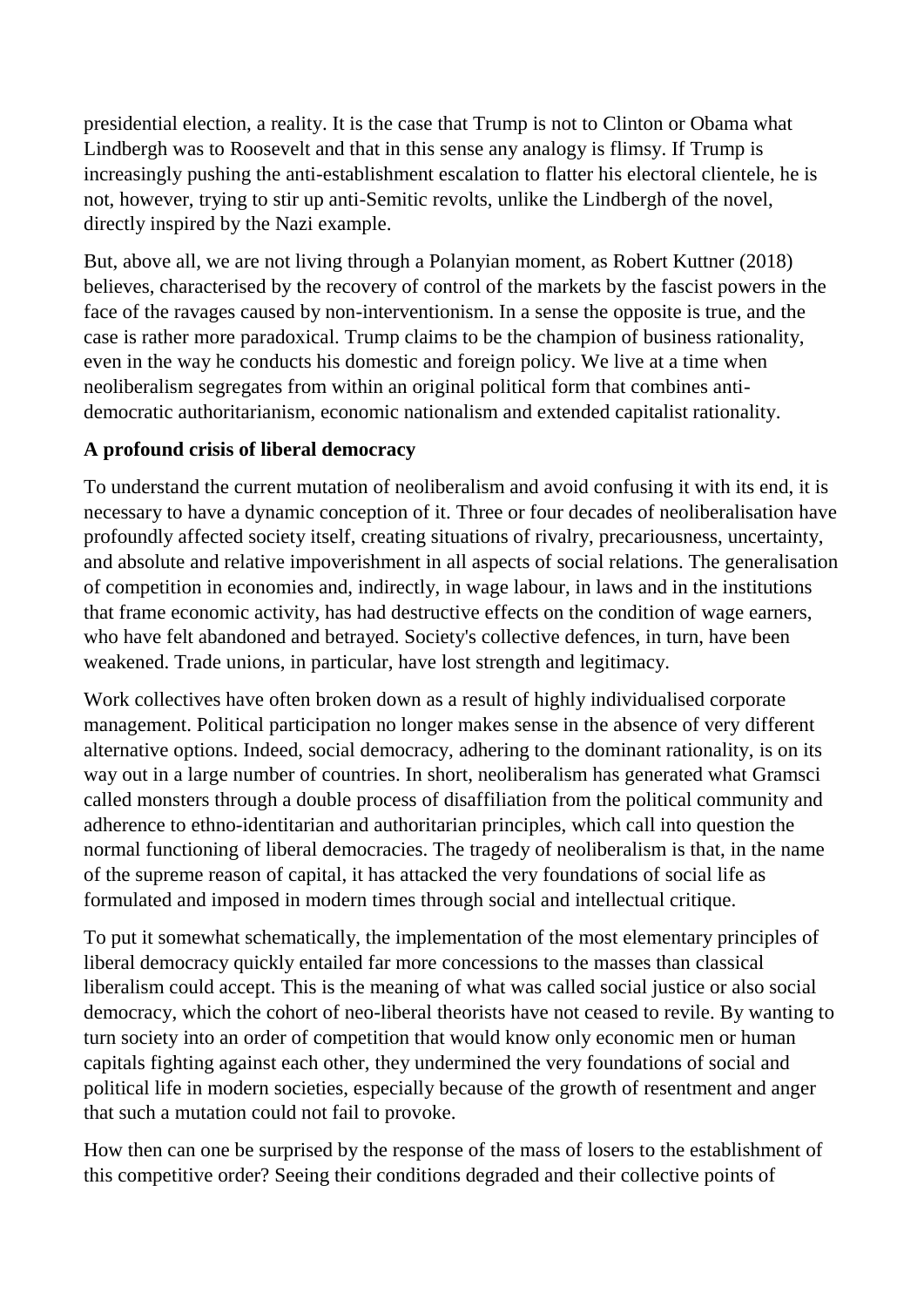support and reference disappearing, they take refuge in political abstention or in the protest vote, which is above all an appeal for protection against the threats to their lives and future. In short, neoliberalism has engendered a profound crisis of liberal-social democracy, the most obvious manifestation of which is the strong rise of authoritarian regimes and extreme right-wing parties, supported by a large part of the national popular classes. We have left behind the post-Cold War era, when it was still possible to believe in the global extension of the market-democratic model.

We are now witnessing, and at an accelerated pace, a reverse process of exodus from democracy, or de-democratisation, to borrow Wendy Brown's apt expression. Journalists like to lump the extreme right and the radical left together in the vast morass of antiestablishment populism. They fail to see that the channelling and exploitation of this anger and these resentments by the extreme right gives birth to a new neoliberalism, even more aggressive, even more militarised, even more violent, of which Trump is both the standardbearer and the caricature.

#### **The new neoliberalism**

What we call here the new neoliberalism is an original version of neoliberal rationality insofar as it has openly adopted the paradigm of war against the population, relying, to legitimise itself, on the anger of that same population and even invoking a popular sovereignty directed against the elites, against globalisation or against the European Union, as the case may be. In other words, a contemporary variant of neoliberal power has taken up the rhetoric of sovereignty and adopted a populist style to reinforce and radicalise the domination of capital over society. In essence, it is as if neoliberalism is taking advantage of the crisis of social-liberal democracy that it has provoked and that it continues to aggravate in order to better impose the logic of capital on society.

This recovery of anger and resentment undoubtedly requires the charisma of a leader capable of embodying the once improbable synthesis of economic nationalism, liberalisation of economic and financial mechanisms and a systematically pro-corporate policy. Today, however, all national forms of neoliberalism are undergoing an overall transformation, of which Trumpism offers us an almost pure form. This transformation accentuates one of the generic aspects of neoliberalism, its intrinsically strategic character. For let us not forget that neoliberalism is not conservatism. It is a governmental paradigm whose principle is the war against archaic structures and retrograde forces that resist the expansion of capitalist rationality and, more broadly, the struggle to impose a normative logic on unwilling populations.

To achieve its goals, this power employs all the means it needs, media propaganda, legitimisation by economic science, blackmail and lies, failure to keep promises, systemic corruption of the elites, and so on. But one of its favourite levers is the recourse to the ways of legality, read the Constitution, so that the framework within which all actors must move becomes increasingly irreversible. A legality that is obviously of variable geometry, always more favourable to the interests of the wealthy classes than to those of the others. There is no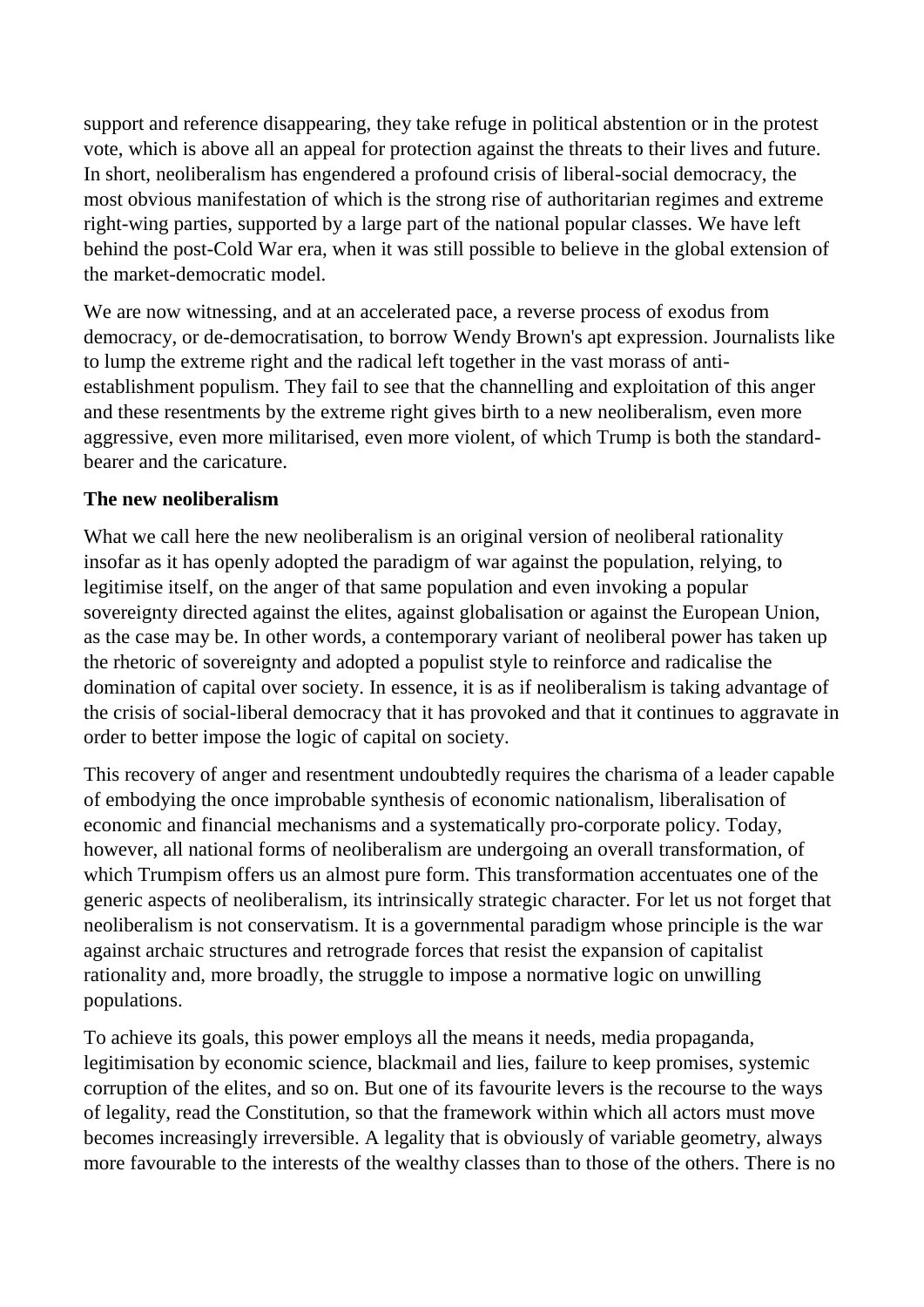need to resort, in the old style, to military coups d'état to put the precepts of the Chicago school into practice if the political system can be put in check, as in Brazil, by means of a parliamentary and judicial coup: the latter allowed President Temer, for example, to freeze social spending for 20 years (especially at the expense of public health and universities). In reality, the Brazilian case is not an isolated one, even if the levers of the manoeuvre are more visible there than elsewhere, especially after Bolsonaro's victory as the culmination of the process. The phenomenon, beyond its national variants, is general: it is within the formal framework of the representative political system that anti-democratic devices of a fearsome corrosive effectiveness are established.

## **A government of civil war**

The neoliberal logic contains within itself a declaration of war on all forces of resistance to the reforms in all strata of society. The prevailing language among rulers at all levels does not deceive: the entire population must feel mobilised by the economic war, and the reforms of labour law and social protection are carried out precisely to encourage universal enrolment in this war. Both symbolically and institutionally, a change is taking place as soon as the principle of competitiveness acquires a quasi-constitutional character. Since we are at war, the principles of the division of powers, human rights and the sovereignty of the people have only a relative value. In other words, liberal-social democracy tends progressively to empty itself out and become nothing more than the legal-political shell of a government of war. Those who oppose neo-liberalisation are placed outside the legitimate public space, they are bad patriots, if not traitors.

This strategic matrix of economic and social transformations, very close to a naturalised model of civil war, is coupled with another tradition, this one more genuinely military and police, which declares national security the priority of all governmental objectives. Neoliberalism and state securitarianism made good friends early on. The weakening of public freedoms under the rule of law and the concomitant extension of police powers have been accentuated by the war on crime and the war on drugs of the 1970s. But it was above all after the declaration of the global war on terror in the immediate aftermath of 11 September 2001 that the deployment of a set of measures and devices that openly violate the rules for the protection of liberties in liberal democracy, even going so far as to incorporate into law the mass surveillance of the population, the legalisation of imprisonment without trial or the systematic use of torture, took place.

For Bernard E. Harcourt (2018), this model of government, which consists of "waging war on the entire citizenry", is a direct descendant of the counter-insurgency military strategies developed by the French army in Indochina and Algeria, passed on to American specialists in the anti-communist struggle and practised by their allies, particularly in Latin America and Southeast Asia. Today, the "counter-revolution without revolution", as Harcourt calls it, seeks by all means to reduce an omnipresent internal and external enemy, which has more of a jihadist face, but which can take on many other faces (students, environmentalists, peasants, young blacks in the US or young people from the suburbs in France, and perhaps, especially at the moment, illegal migrants, preferably Muslims). And in order to successfully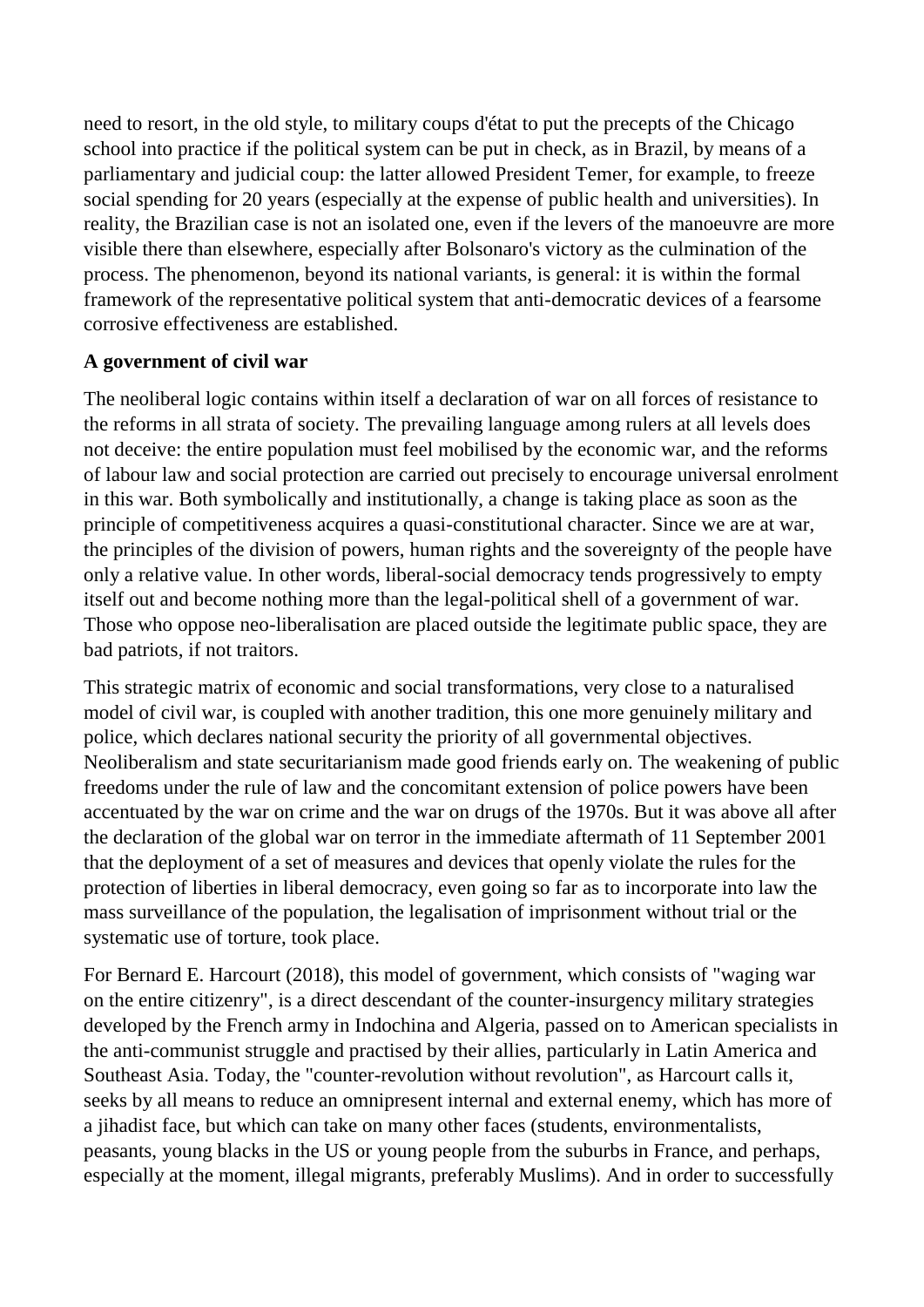wage this war against the enemy, the authorities must, on the one hand, militarise the police and, on the other, accumulate a mass of information on the entire population in order to suppress any possible rebellion. In short, state terrorism is once again on the rise, even when the communist threat, which had served as its justification during the Cold War, has disappeared.

The interweaving of these two dimensions, the radicalisation of neoliberal strategy and the military paradigm of counter-insurgency warfare, from the same matrix of civil war, is now the main accelerator of the exit from democracy. This link is only possible thanks to the skill with which a number of policy-makers on the right, but also on the left, channel resentment and hatred towards their elected enemies in a populist style, promising the masses order and protection in exchange for their adherence to authoritarian neoliberal policies.

## **Macron's neoliberalism**

However, is it not an exaggeration to lump all forms of neoliberalism into the same bag of a new neoliberalism? There are very strong tensions at the global or European level between what must be qualified as different national types of neoliberalism. We would certainly not assimilate Trudeau, Merkel or Macron with Trump, Erdogan, Orbán, Salvini or Bolsonaro. Some still remain loyal to a form of supposedly fair trade competition, when Trump has decided to change the rules of competition, transforming the latter into a trade war in the service of US greatness ("America is Great Again"); some still pay lip service to human rights, the separation of powers, tolerance and equal rights for all, when the others don't give a damn about all this; some pretend to be humane towards migrants (some very hypocritically), when the others have no scruples about turning them away and repatriating them. It is therefore important to differentiate between the neoliberal model.

Macronism is not Trumpism, if only because of the histories and national political structures in which they are embedded. Macron presented himself as the bulwark against the extreme right-wing populism of Marine Le Pen, as its apparent antithesis. Apparent, because Macron and Le Pen, if not identical, are in fact perfectly complementary. One acts as a bulwark when the other accepts to wear the habits of the scarecrow, which allows the former to present herself as the guarantor of freedoms and human values. If necessary, as is the case today in the run-up to the European elections, Macron is engaged in artificially widening the supposed gap between the supporters of liberal democracy and Orbán-style illiberal democracy, in order to make it easier for people to believe that the European Union is on the side of liberal democracy as such.

However, the populist style of Macron has perhaps not been sufficiently perceived, and he may have appeared to be a mere masquerade by a pure product of the French political and financial elite. The denunciation of the old world of the parties, the rejection of the system, the ritual evocation of the people of France, all of this was perhaps sufficiently superficial, or even grotesque, but he has nonetheless shown the use of a method characteristic precisely of the new neoliberalism, that of the recuperation of anger against the neoliberal system.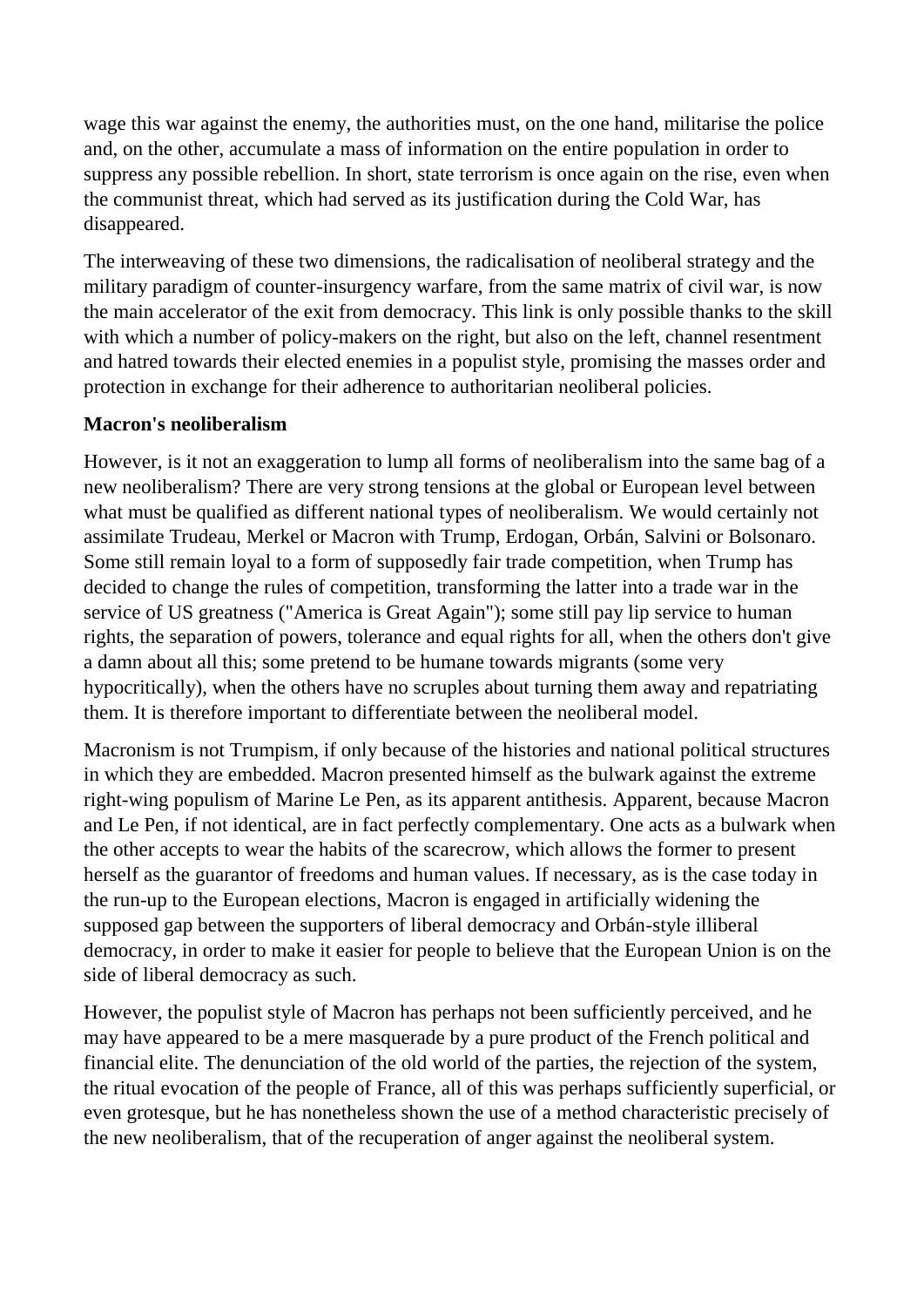However, Macronism did not have the political space to play this music for long. It soon revealed itself for what it was and what it did.

In line with previous French governments, but in a more declared or less shameful way, Macron associates with the name of Europe the crudest and most cynical economic violence against salaried, pensioner, civil servant and assisted people, as well as the most systematic police violence against opponents' demonstrations, as seen, in particular, in Notre-Dame-des-Landes and against migrants. All trade union or student demonstrations, even the most peaceful ones, are systematically repressed by a police force armed to the teeth, whose new manoeuvres and techniques of force are designed to terrorise demonstrators and intimidate the rest of the population.

Macron's case is among the most interesting to complete the portrait of the new neoliberalism. Taking the identification of the state with private enterprise even further, to the point of pretending to turn France into a start-up nation, he continues to centralise power in his hands and even goes so far as to promote a constitutional change that will validate the weakening of Parliament in the name of efficiency. The difference with Sarkozy on this point is obvious: while the latter used to make provocative statements while adopting a relaxed style in the exercise of his function, Macron intends to restore all its lustre and solemnity to the presidential function. He is thus combining a corporate despotism with the subjugation of the institutions of representative democracy for the exclusive benefit of the executive. He has rightly been called Bonapartism to characterise him, not only because of the way in which he seized power by doing away with the old governmental parties, but also because of his manifest contempt for all counter-powers. The novelty he has introduced into this old Bonapartist tradition is precisely true corporate governance. Macronism is a corporate Bonapartism.

The authoritarian and top-down aspect of his mode of government fits perfectly into the framework of a new, more violent and aggressive neoliberalism, in the image and likeness of the war waged against the enemies of national security. Was not one of Macron's most emblematic measures the inclusion in ordinary law, in October 2017, of exceptional provisions of the state of emergency declared after the attacks of November 2015?

#### **Law enforcement against democracy**

A Polanyian moment, i.e. a truly fascist solution, cannot be ruled out in the West, both in the centre and in the periphery, especially if a new crisis on the scale of that of 2008 occurs. The accession to power of the extreme right in Italy is a further warning sign. In the meantime, we are witnessing an exacerbation of neoliberalism, which combines the greater freedom of capital with ever deeper attacks on social-liberal democracy, both in the economic and social sphere and in the judicial and police spheres. Should we be content to return to the critical cliché that the state of exception has become the rule?

To the Schmittian argument of the permanent state of exception, taken up by Giorgio Agamben, which assumes a pure and simple suspension of the rule of law, we must oppose the observable facts: the new neoliberal government is being implemented and crystallised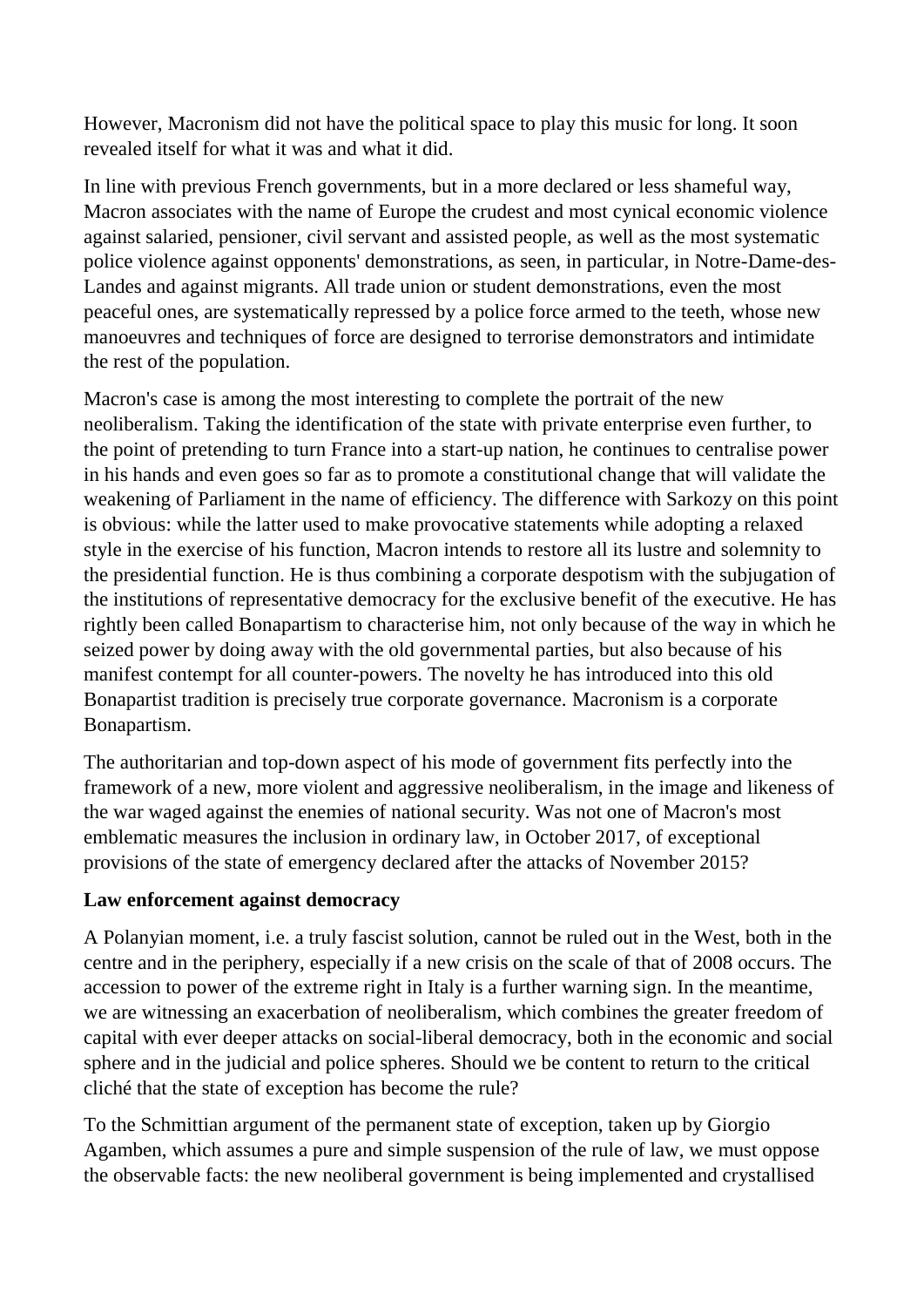by the enactment of economic and police warfare measures. Since social, economic and political crises are permanent, it is up to legislation to establish permanently valid rules that allow governments to respond to them at all times and even to prevent them. In this way, crises and emergencies have allowed the birth of what Harcourt calls a "new state of legality", which legalises what until now were only emergency measures or short-term economic or social policy responses. Rather than a state of exception that opposes rules and exceptions, we have to deal with a gradual and very subtle transformation of the rule of law, which has incorporated into its legislation the situation of a double economic and police war that governments have led us into.

To tell the truth, the rulers are not totally helpless to intellectually legitimise such a transformation. Neoliberal doctrine had already elaborated the principle of this conception of the rule of law. Thus, Hayek explicitly subordinated the rule of law to the law: according to him, the law does not designate just any rule, but exclusively the kind of rules of conduct that are equally applicable to all people, including public figures. What properly characterises the law is therefore its formal universality, which excludes any form of exception. The true rule of law is therefore the rule of material law (materieller Rechtsstaat), which requires state action to be subject to a rule applicable to all persons by virtue of its formal character. It is not enough for a state action to be authorised by existing law, irrespective of the kind of rules from which it derives. In other words, it is a question of creating not a system of exception, but rather a system of rules that prohibits the exception. And since the economic and police war has no end and calls for more and more coercive measures, the system of laws legalising economic and police war measures must necessarily be extended beyond all limitations.

To put it another way, there is no longer any check on the exercise of neoliberal power through the law, just as the law has become the privileged instrument of neoliberalism's struggle against democracy. The rule of law is not being abolished from outside, but destroyed from within in order to make it a weapon of war against the population and in the service of the dominant. Macron's draft law on pension reform is, in this respect, exemplary: in accordance with the requirement of formal universality, its principle is that one euro contributed gives exactly the same entitlement to all, whatever their social status. This principle therefore prohibits taking account of the hardship of working conditions when calculating the amount of the pension. Here, too, the difference between Sarkozy and Macron is clear: while the former passed one law after another without any implementing decrees, the latter is very concerned with the application of the law.

Therein lies the difference between reforming and transforming, so dear to Macron's heart: the neoliberal transformation of society requires continuity of implementation over time and cannot be satisfied with the effects of the announcement without further ado. Moreover, this approach has an invaluable advantage: once a law has been passed, governments can evade their share of responsibility on the pretext that they are merely applying the law. In essence, the new neoliberalism is a continuation of the old in a worse form. The global normative framework that inserts individuals and institutions into a logic of implacable war is increasingly reinforced and progressively destroys the capacity for resistance, deactivating